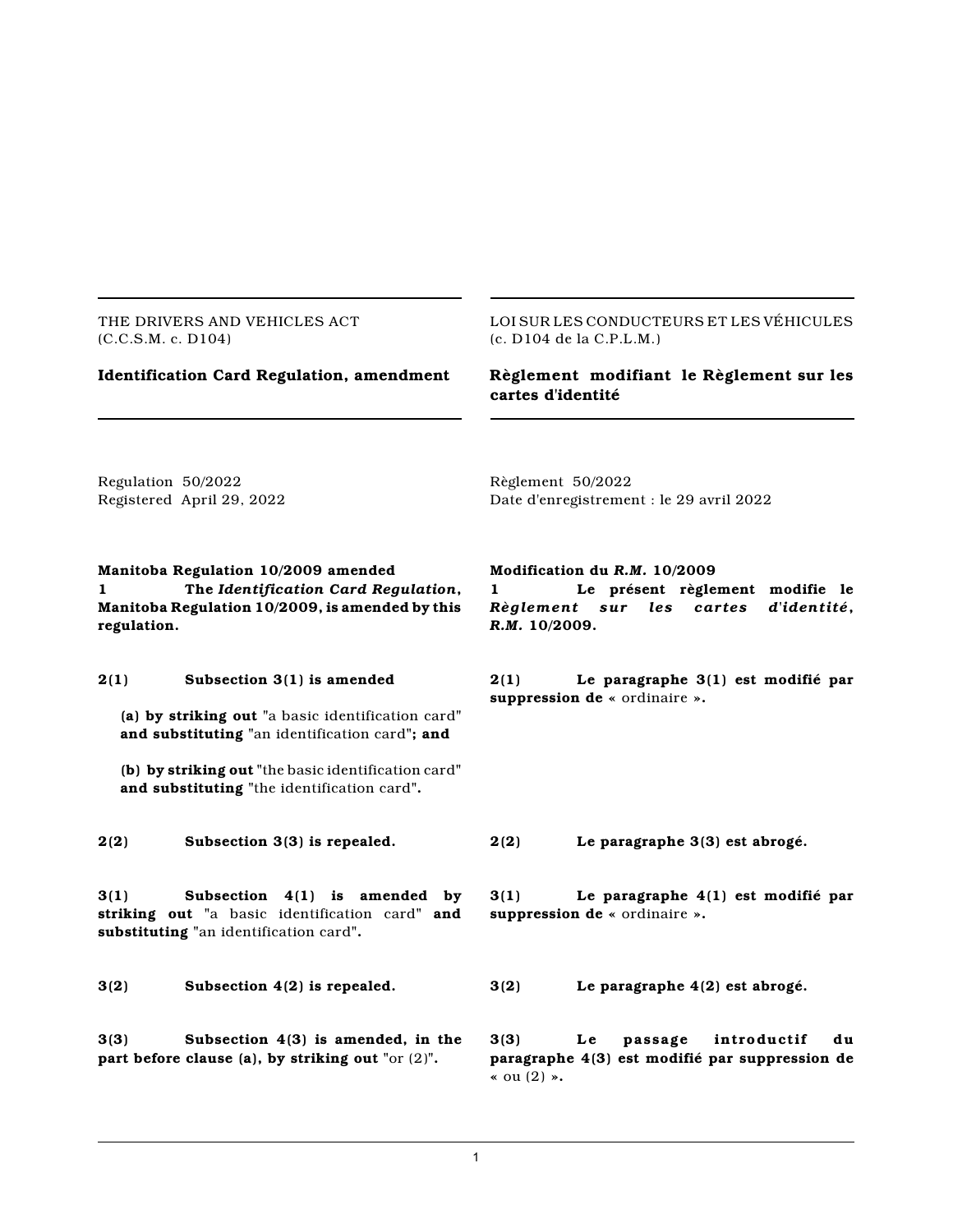**5(1) Subsection 6(1) is amended**

**(a) in the section heading, by striking out "**basic**"'; and**

**(b) by striking out "**a basic identification card**" and substituting "**an identification card**".**

**5(2) Subsection 6(2) is amended by striking out "**a basic identification card**" and substituting "**an identification card**".**

**5(3) Subsections 6(3) and (4) are amended by striking out "**basic**" wherever it occurs.**

### **5(4) Subsection 6(5) is amended**

**(a) by striking out "**his or her basic**" and substituting "**their**"; and**

**(b) by striking out "**a basic identification card**" and substituting "**an identification card**".**

## **7(1) Paragraph 8(1)(d)(xxi)(A) is replaced with the following:**

(A) who is registered as a registered nurse (nurse practitioner) under the *College of Registered Nurses of M anitoba General Regulation*, Manitoba Regulation 114/2017, or

**7(2) Subsections 8(3) and (4) are amended, in the part before clause (a), by striking out "**or B**".**

**3(4) Subsection 4(4) is repealed. 3(4) Le paragraphe 4(4) est abrogé.**

**4 Section 5 is repealed. 4 L'article 5 est abrogé.**

**5(1) Le paragraphe 6(1) est modifié, dans le titre et dans le texte, par suppression de «** ordinaire **».**

**5(2) Le paragraphe 6(2) est modifié par suppression de «** ordinaire **».**

**5(3) Les paragraphes 6(3) et (4) sont modifiés par suppression de «** ordinaire **», à chaque occurrence.**

**5(4) Le paragraphe 6(5) est modifié par suppression de «** ordinaire **».**

**6 Section 7 is repealed. 6 L'article 7 est abrogé.**

## **7(1) La division 8(1)d)(xxi)(A) est remplacée par ce qui suit :**

(A) il est inscrit à titre d'infirmier praticien en vertu du *Règlement général sur l'Ordre des infirmières et des infi rm ier s du M anitoba*, *R.M.* 114/2017,

**7(2) Le passage introductif des paragraphes 8(3) et (4) est modifié par suppression de «** ou B **».**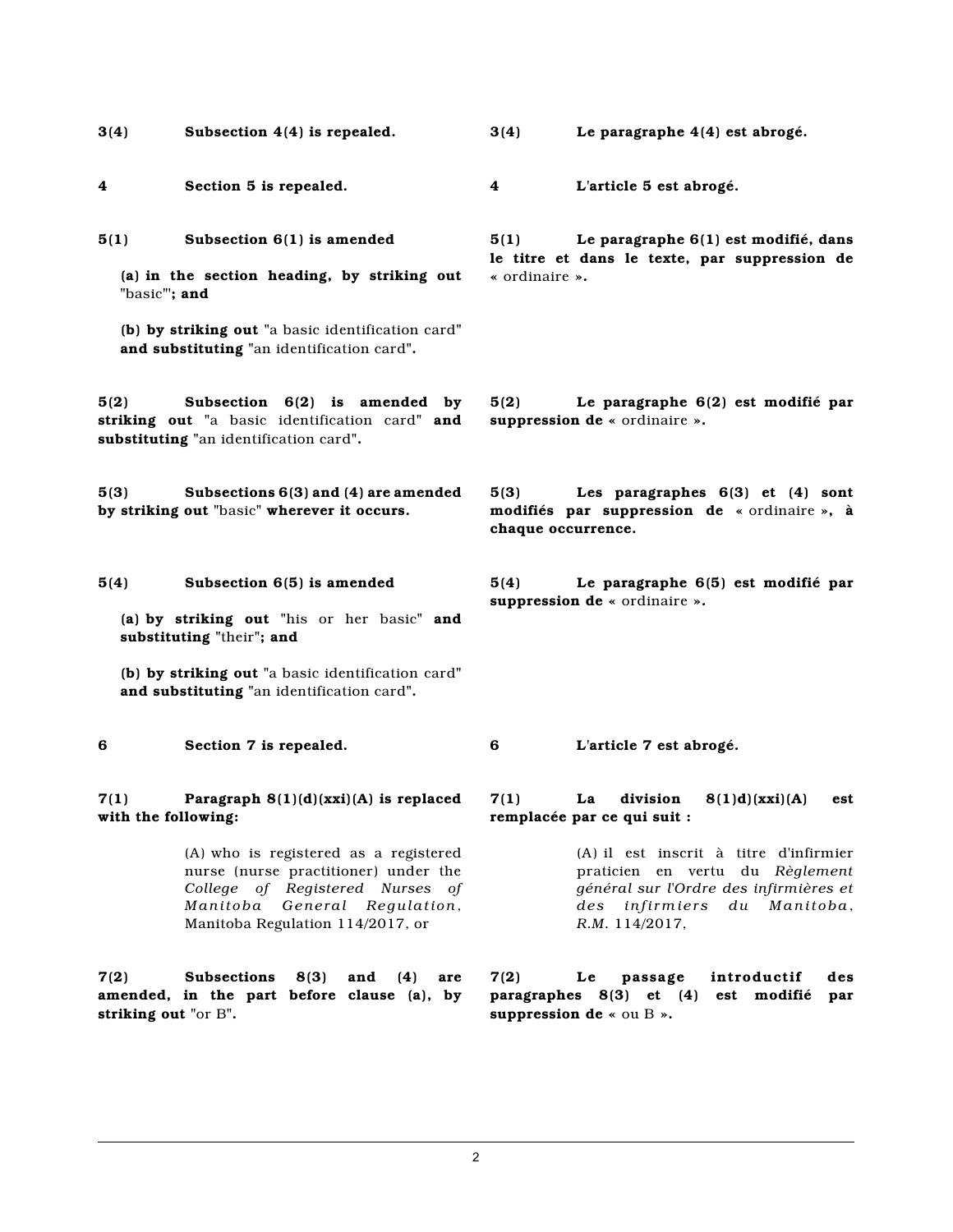## **Exemptions from photo requirements**

**9** A person is exempt from the requirement to be photographed for an identification card if

(a) being photographed is contrary to a bona fide obligation of the religious faith to which the person subscribes and the person provides evidence verified by their affidavit and supported by a letter signed by a member of the clergy or religious faith that

(i) the person is a member of the religious faith, and

(ii) it is contrary to a bona fide obligation of that faith to have their photo taken; or

(b) the registrar is satisfied that the person

(i) is not reasonably able to present themselves to be photographed, or

(ii) ought not on humanitarian grounds to be required to be photographed.

**9 Subsection 10(3) is amended, in the part before rule 1, by striking out "**a basic identification card**" and substituting "**an identification card**".**

**10 Section 12 and sections 14 to 16 are repealed.**

**11(1) Subsection 17(1) is amended**

**(a) in the section heading and in the part before clause (a), by striking out "**a basic identification card**" and substituting "**an identification card**"; and**

**(b) in clauses (a) and (b), by striking out "**basic**" wherever it occurs.**

**11(2) Subsection 17(2) is amended by striking out "**basic**".**

**8 L'article 9 est remplacé par ce qui suit :**

# **Exemptions**

**9** Ne sont pas tenues de se faire photographier en vue de l'obtention d'une carte d'identité les personnes :

a) pour qui se faire photographier est véritablement contraire à une règle de leur religion et qui produisent la preuve étayée d'un affidavit et d'une lettre signée par un membre du clergé de la confession religieuse :

(i) à laquelle elles appartiennent,

(ii) affirmant qu'il est véritablement contraire à une règle de leur religion de se faire photographier;

b) qui, de l'avis du registraire :

(i) ne peuvent raisonnablement pas venir se faire photographier,

(ii) ne devraient pas, pour des motifs humanitaires, avoir à se faire photographier.

**9 Le passage int roductif du paragraphe 10(3) est modifié par suppression de «** ordinaire **».**

**10 L'article 12 ainsi que les articles 14 à 16 sont abrogés.**

**11(1) Le paragraphe 17(1) est modifié, dans le titre et dans le texte, par suppression de «** ordinaire **».**

**11(2) Le paragraphe 17(2) est modifié par suppression de «** ordinaire **».**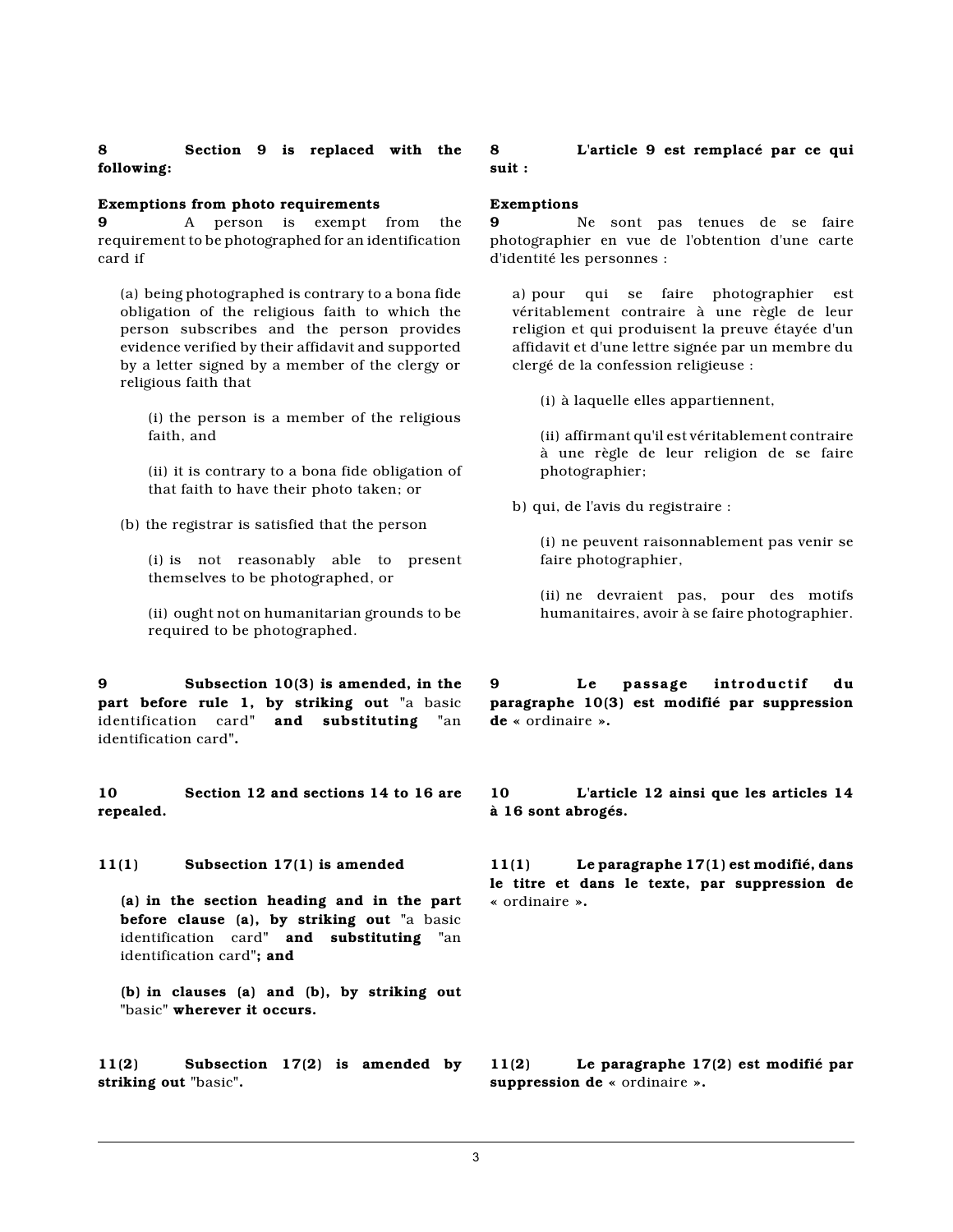**11(3) Subsection 17(3) of the English version is amended by striking out "**a basic identification card**" and substituting "**an identification card**".**

**12(1) Subsection 18(1) is amended**

**(a) in the section heading, by striking out "**a basic identification card**" and substituting "**an identification card**";**

**(b) in the part before clause (a), by striking out "**basic**"; and**

**(c) in clause (a),**

**(i) in subclause (i), by striking out "**a basic identification card**" and substituting "**an identification card**", and**

**(ii) in subclauses (ii) to (iv), by striking out "**basic**".**

**12(2) Subsection 18(2) is amended by striking out "**a basic identification card**" and substituting "**an identification card**".**

**12(3) Subsection 18(3) is amended by striking out "**basic**".**

**12(4) Subsection 18(4) is amended by striking out "**a basic identification card**" and substituting "**an identification card**".**

**13(1) Subsections 20(1) and (2) are amended by striking out "**a basic identification card**" and substituting "**an identification card**".**

**13(2) Subsections 20(3) and (4) are repealed.**

**13(3) Subsection 20(5) is replaced with the following:**

**20(5)** Subsection (1) applies only if the person meets the eligibility requirements for an identification card.

**11(3) Le paragraphe 17(3) de la version anglaise est modifié par substitution, à «** a basic identification card **», de «** an identification card **».**

**12(1) Le paragraphe 18(1) est modifié, dans le titre et dans le texte, par suppression de «** ordinaire **».**

**12(2) Le paragraphe 18(2) est modifié par suppression de «** ordinaire **».**

**12(3) Le paragraphe 18(3) est modifié par suppression de «** ordinaire **».**

**12(4) Le paragraphe 18(4) est modifié par suppression de «** ordinaire **».**

**13(1) Les paragraphes 20(1) et (2) sont modifiés par suppression de «** ordinaire **».**

**13(2) Les paragraphes 20(3) et (4) sont abrogés.**

**13(3) Le paragraphe 20(5) est remplacé par ce qui suit :**

**20(5)** Le paragraphe (1) ne s'applique qu'aux personnes qui répondent aux conditions d'admissibilité.